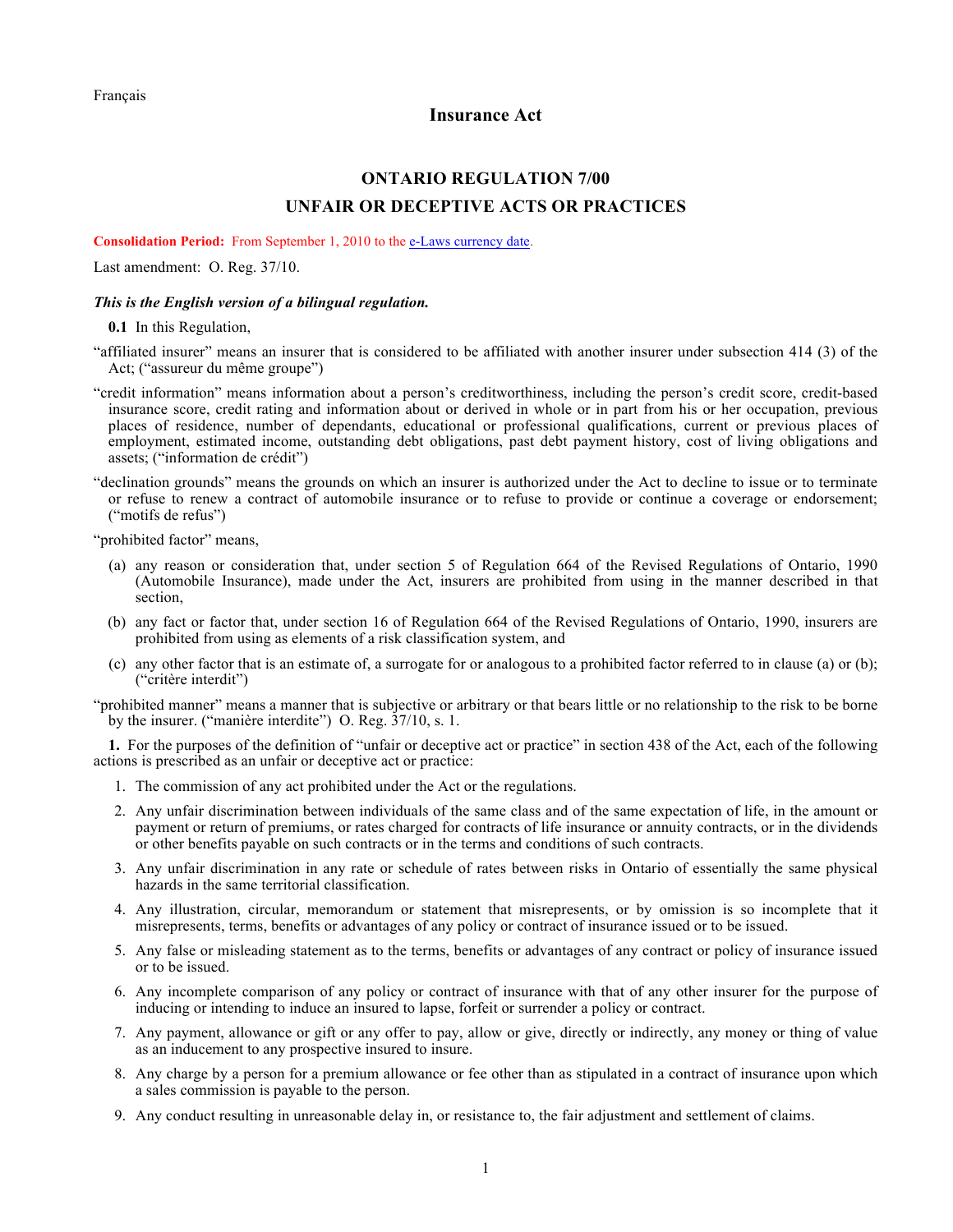- 10. Making the issuance or variation of a policy of automobile insurance conditional on the insured having or purchasing another insurance policy.
- 11. When rating a person or a vehicle as an insurance risk for the purpose of determining the premium payable for a policy of automobile insurance, misclassifying the person or vehicle under the risk classification system used by the insurer or that the insurer is required by law to use.
- 12. The use of a document in place of a form approved for use by the Superintendent, unless none of the deviations in the document from the approved form affects the substance or is calculated to mislead.
- 13. Any examination or purported examination under oath that does not comply with the requirements under the Act or the regulations. O. Reg. 7/00, s. 1; O. Reg. 278/03, s. 1.

**2.** (1)For the purposes of the definition of "unfair or deceptive act or practice" in section 438 of the Act, an action described in this section by an insurer, by an officer, employee or agent of an insurer or by a broker is prescribed as an unfair or deceptive act or practice:

- 1. When such a person makes or attempts to make, directly or indirectly, an agreement with a person insured or applying for insurance in respect of life, person or property in Ontario as to the premium to be paid for a policy that is different from the premium set out in the policy.
- 2. When such a person pays, allows or gives, directly or indirectly, a rebate of all or part of the premium stipulated by a policy to a person insured or applying for insurance in respect of life, person or property in Ontario, or offers or agrees to do so.
- 3. When such a person pays, allows or gives, directly or indirectly, any consideration or thing of value that is intended to be in the nature of a rebate of the premium, stipulated by a policy to a person insured or applying for insurance in respect of life, person or property in Ontario, or offers or agrees to do so.
- 4. When such a person uses credit information or a prohibited factor,
	- i. in processing or otherwise responding to requests for quotations for automobile insurance,
	- ii. in processing or otherwise responding to requests for applications to apply for automobile insurance,
	- iii. in processing or otherwise responding to completed and signed applications for automobile insurance,
	- iv. in processing offers to renew existing contracts of automobile insurance, or
	- v. in connection with any other matter relating to quotations for automobile insurance, applications for automobile insurance or renewals of existing contracts of automobile insurance.
- 5. When such a person applies any information or other factor in a prohibited manner on receiving a request for a quotation for automobile insurance, a request for an application to apply for automobile insurance, an application for automobile insurance or in connection with an offer to renew an existing contract of automobile insurance.
- 6. When such a person requires someone to consent or to obtain the consent of another person to the collection, use or disclosure of any credit information as a condition for providing a quotation for automobile insurance or an offer to renew an existing contract of automobile insurance.
- 7. When such a person collects, uses or discloses any credit information about someone in any manner in connection with automobile insurance, other than,
	- i. for the limited purposes, if any, described in the form of application for insurance approved by the Superintendent under subsection 227 (1) of the Act, or
	- ii. in accordance with the consent obtained in compliance with the *Personal Information Protection and Electronic Documents Act* (Canada) of the person to whom the information relates.
- 8. When, in connection with a request for a quotation for automobile insurance or an application for automobile insurance made to an affiliated insurer, or an offer by an affiliated insurer to renew an existing contract of automobile insurance, such a person fails to provide the lowest rate available from the insurer or any of the insurers with which it is affiliated in accordance with,
	- i. their declination grounds, and
	- ii. their rates and risk classification systems as approved under the Act or the *Automobile Insurance Rate Stabilization Act, 2003*. O. Reg. 7/00, s. 2; O. Reg. 37/10, s. 2 (1).

(2) The reference to the "lowest rate available" in paragraph 8 of subsection (1) is a reference to the lowest rate available having regard to all of the circumstances, including the means of distribution through which the request, application or offer is made. O. Reg. 37/10, s. 2 (2).

**3.** (1) For the purposes of the definition of "unfair or deceptive acts or practices" in section 438 of the Act, each act and omission listed in subsection (2) is prescribed as an unfair or deceptive act or practice if it is committed by or on behalf of a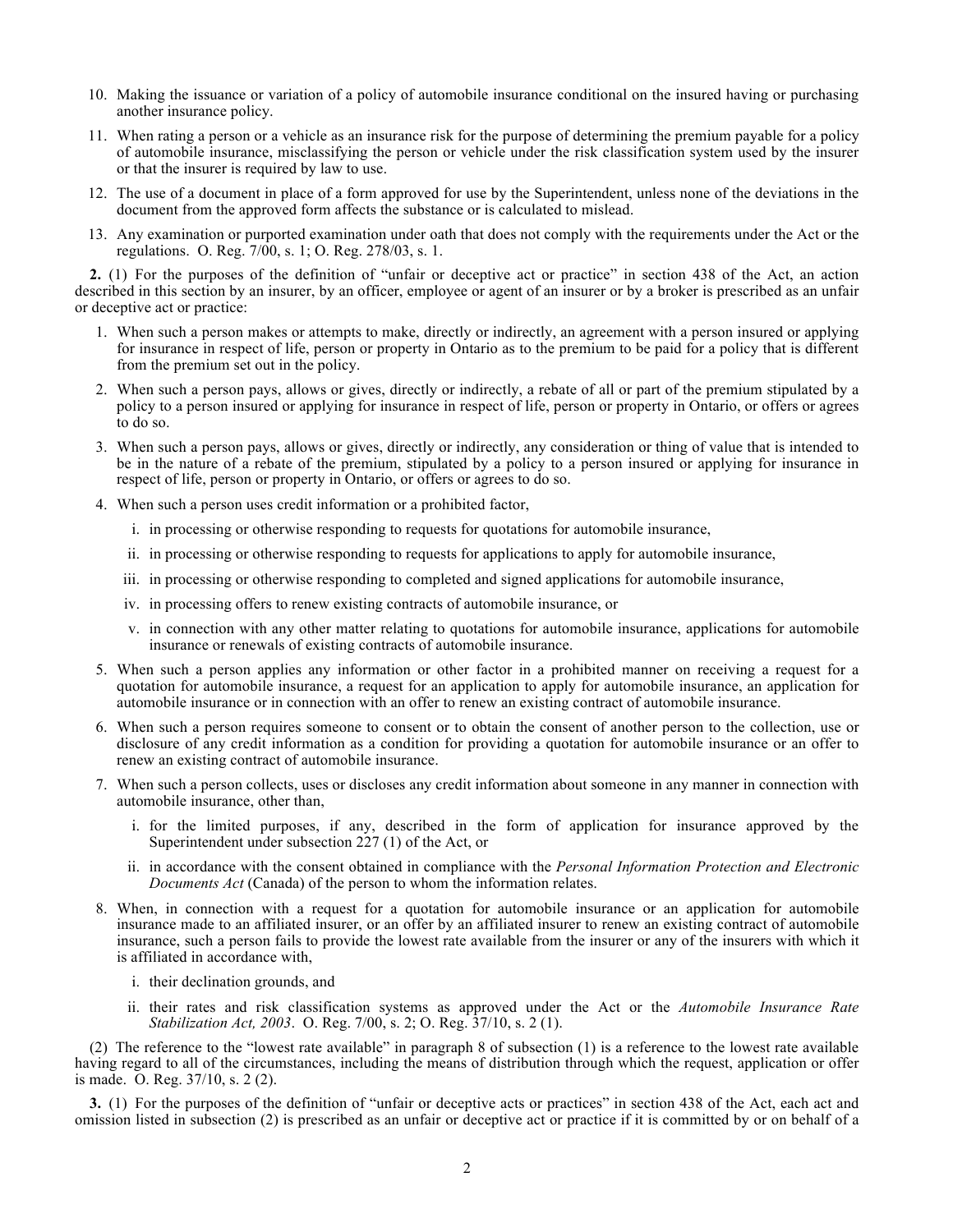person with the expectation that a benefit will be received that is funded, directly or indirectly, out of the proceeds of insurance. O. Reg. 278/03, s. 2.

- (2) The following are the acts and omissions listed for the purposes of subsection (1):
- 1. Charging an amount in consideration for the provision of goods or services to or for the benefit of a person who claims statutory accident benefits or who otherwise claims payment under a contract of insurance, if the goods or services are not provided.
- 2. Soliciting or demanding a referral fee, directly or indirectly, by or from a person who provides goods or services to or for the benefit of a person who claims statutory accident benefits or who otherwise claims payment under a contract of insurance.
- 3. Acceptance of a referral fee, directly or indirectly, by or from a person who provides goods or services to or for the benefit of a person who claims statutory accident benefits or who otherwise claims payment under a contract of insurance.
- 4. The payment of a referral fee, directly or indirectly, to or by a person who provides goods or services to or for the benefit of a person who claims statutory accident benefits or who otherwise claims payment under a contract of insurance.
- 5. Charging an amount in consideration for the provision of goods or services to or for the benefit of a person who claims statutory accident benefits or who otherwise claims payment under a contract of insurance, where the amount charged unreasonably exceeds the amount charged to other persons for similar goods or services.
- 6. The failure to disclose a conflict of interest to a person who claims statutory accident benefits or to an insurer, as required under the *Statutory Accident Benefits Schedule*. O. Reg. 278/03, s. 2; O. Reg. 547/05, s. 1 (1).
- (3) For the purposes of paragraphs 1 to 5 of subsection (2), a person who provides goods or services includes,
- (a) a person who provides towing services or who owns or operates a tow truck;
- (b) a person engaged in the provision of vehicle repair services; and
- (c) a person engaged in the provision of automobile storage services. O. Reg. 547/05, s. 1 (2).

(4) For the purposes of paragraphs 1 to 5 of subsection (2), a person who provides goods or services does not include a person who, pursuant to the *Law Society Act*,

- (a) is authorized to practise law in Ontario as a barrister and solicitor; or
- (b) is authorized to provide legal services in Ontario other than as a barrister and solicitor. O. Reg. 61/08, s. 1.
- **4.** REVOKED: O. Reg. 61/08, s. 2.

5.For the purposes of the definition of "unfair or deceptive acts or practices" in section 438 of the Act, each of the following actions, if done on or after March 1, 2006, is prescribed as an unfair or deceptive act or practice in relation to a claim for statutory accident benefits under the *Statutory Accident Benefits Schedule — Accidents on or after November 1, 1996* (in this section referred to as the *Schedule*):

- 1. The failure or refusal of an insurer without reasonable cause to pay a claim for goods or services or for the cost of an assessment within the time prescribed for payment in the *Schedule*.
- 2. The determination by an insurer that a person is not entitled to a statutory accident benefit or that a person does not have a catastrophic impairment if,
	- i. the insurer makes the determination before obtaining a report of an examination in respect of the person under section 42 of the *Schedule*, and
	- ii. the *Schedule* does not authorize the insurer to make the determination without having obtained the report.
- 3. The making of a statement by or on behalf of an insurer for the purposes of an adjustment or settlement of a claim if the insurer knows or ought to know that the statement misrepresents or unfairly presents the findings or conclusions of a person who conducted an examination under section 42 of the *Schedule*.
- 4. A requirement by an insurer that an insured person attend for an examination under section 42 of the *Schedule*  conducted by a person whom the insurer knows or ought to know is not reasonably qualified by training or experience to conduct the examination.
- 5. A requirement by an insurer that an insured person attend for an examination under section 42 of the *Schedule* that the insurer knows or ought to know is not reasonably required for the purposes authorized under the *Schedule*.
- 6. The failure of an insurer to obtain the written and signed consent of an insured person in the approved form before a pre-claim examination under section 32.1 of the *Schedule* is conducted in respect of the insured person. O. Reg. 547/05, s. 2.